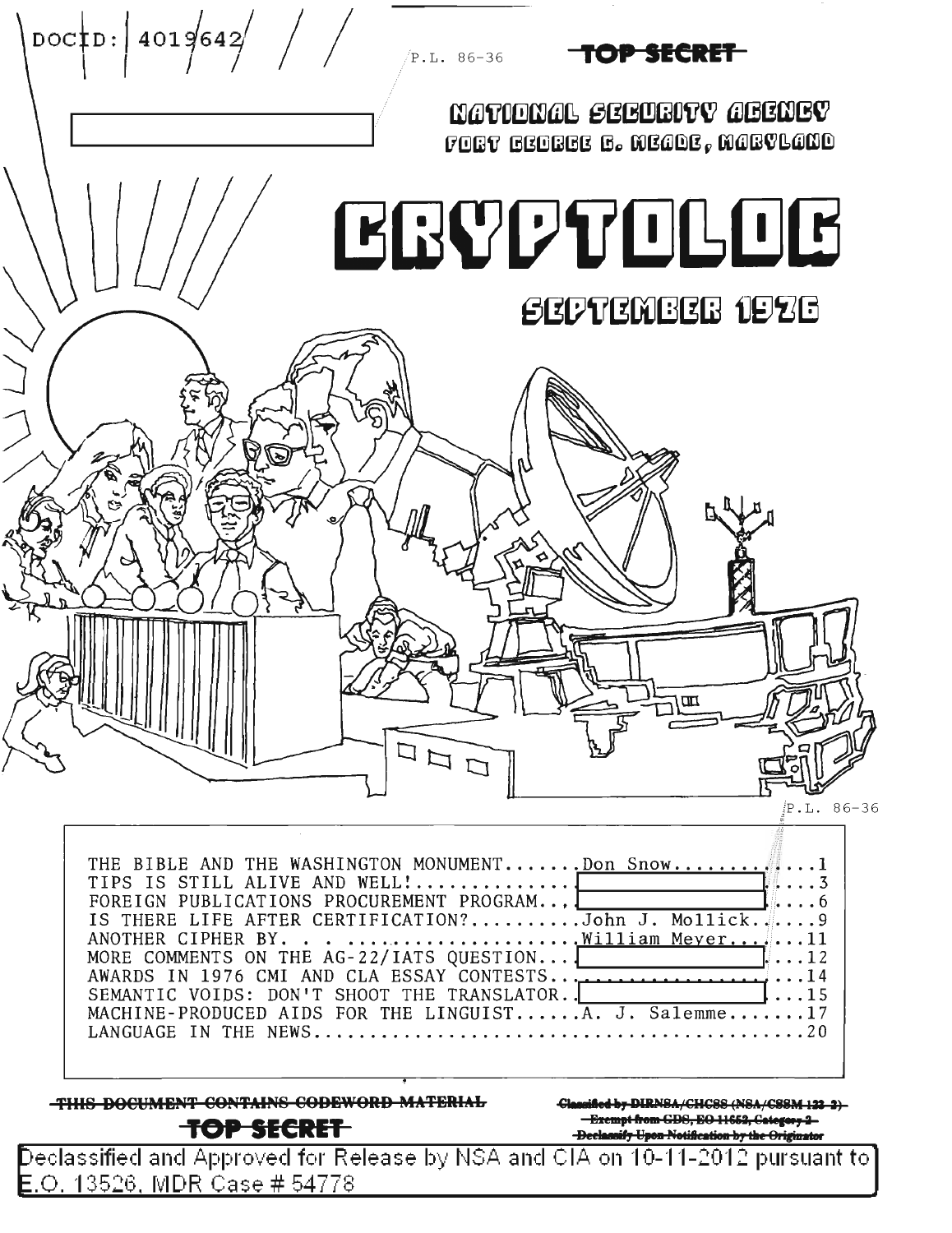DOCID: 4019642

**'fOP SECRE'f**

# **ERYPTOLOG**

Published Monthly by PI, Techniques and Standards,

for the Personnel of Operations

| VOL. III, No. 9                                 | SEPTEMBER 1976          |
|-------------------------------------------------|-------------------------|
| PUBLISHER                                       | WILLIAM LUTWINIAK       |
|                                                 | <b>BOARD OF EDITORS</b> |
| Editor in Chief Arthur J. Salemme (5642s)       |                         |
| $Collection \ldots \ldots \ldots \ldots \ldots$ | (8955s)                 |
| $Cryptanalysis$                                 | P.L. 86-36<br>(8025s)   |
| Language Emerv W. Tetrault (5236s)              |                         |

Machine Support..........  $Mathematics \ldots \ldots \ldots \ldots$ . Reed Dawson (3957s) Special Research........... Vera R. Filby (7119s) Traffic Analysis............ Frederic O. Mason, Jr.  $(4142s)$ 

> For individual subscriptions send name and organizational designator

> > to: CRYPTOLOG, PI

**TOP SECRET**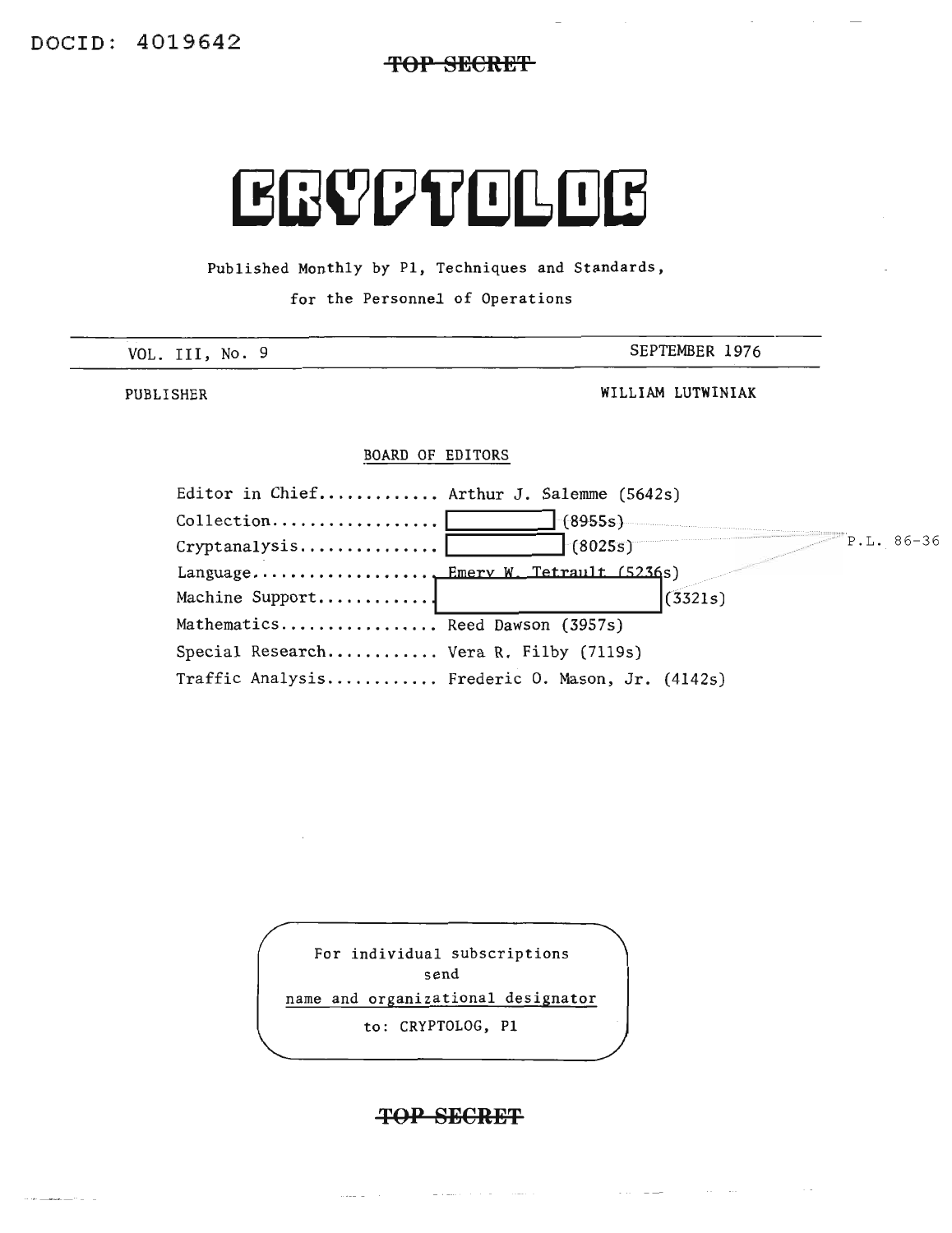**DOCIO: 4019642**

**UNCLASSIFIED**

---~,",.. ,--~-,-,------------,---",-----\_ ..\_-------------""'--'-----"--"---'-''---''''--'--



## **000 Micrographic Coordinator**

**for** the past 5 years I have carried a microform version of the Bible in my wallet. It's all there -- Old and New Testament -- 1245 pages. And it's on <sup>a</sup> piece of film 2 inches square. I've found that it's an ideal sample to show people when I talk to them about *MICROGRAPHICS.* They're familiar with what the original book looks like, and they can hardly believe that it can be reduced to something as small as the above chip, and still be read. That, as the current saying goes, is what Micrographics is all about.

Let's use another example, which almost everyone is familiar with: Would you like to hold the Washington Monument in the palm of your hand? Easy -- just take a picture of it. Now, instead of a shaft of granite over 555 feet high (and weighing many tons), you have a photographically reduced version of it. Now it's one or <sup>2</sup> inches high, and you can take it out of *your* wallet any time you wish, instead of going down to the Mall to look at the "original."

Those two examples, then, explain what Micrographics can do. By means of quality photography, we can obtain greatly reduced versions of "things" -- printed matter or whatever -- and then make as many copies of'the reduced version as we need.

Here in the Agency, more and more people are getting into Micrographics. For the most part, they deal with printed matter -- frequently in large volume. Computer print-outs (which often have to be retained and used for long periods), and a welter of reports, technical aids, as well as material received from other originators -- all of the above compound the "information storage and handling" problem\_

So, in search of relief, they have entered the world of Micrographics. They have found that "source documents" (which is the term we use for material that has been typed or set in letterpress and then reproduced on paper, in *however* many copies as needed) can be *converted* to a suitable microform. Source-document conversion is handled by L23, Reprographics Division.

September 76 \* CRYPTOLOG \* Page 1

### **UNCLASSIFIED**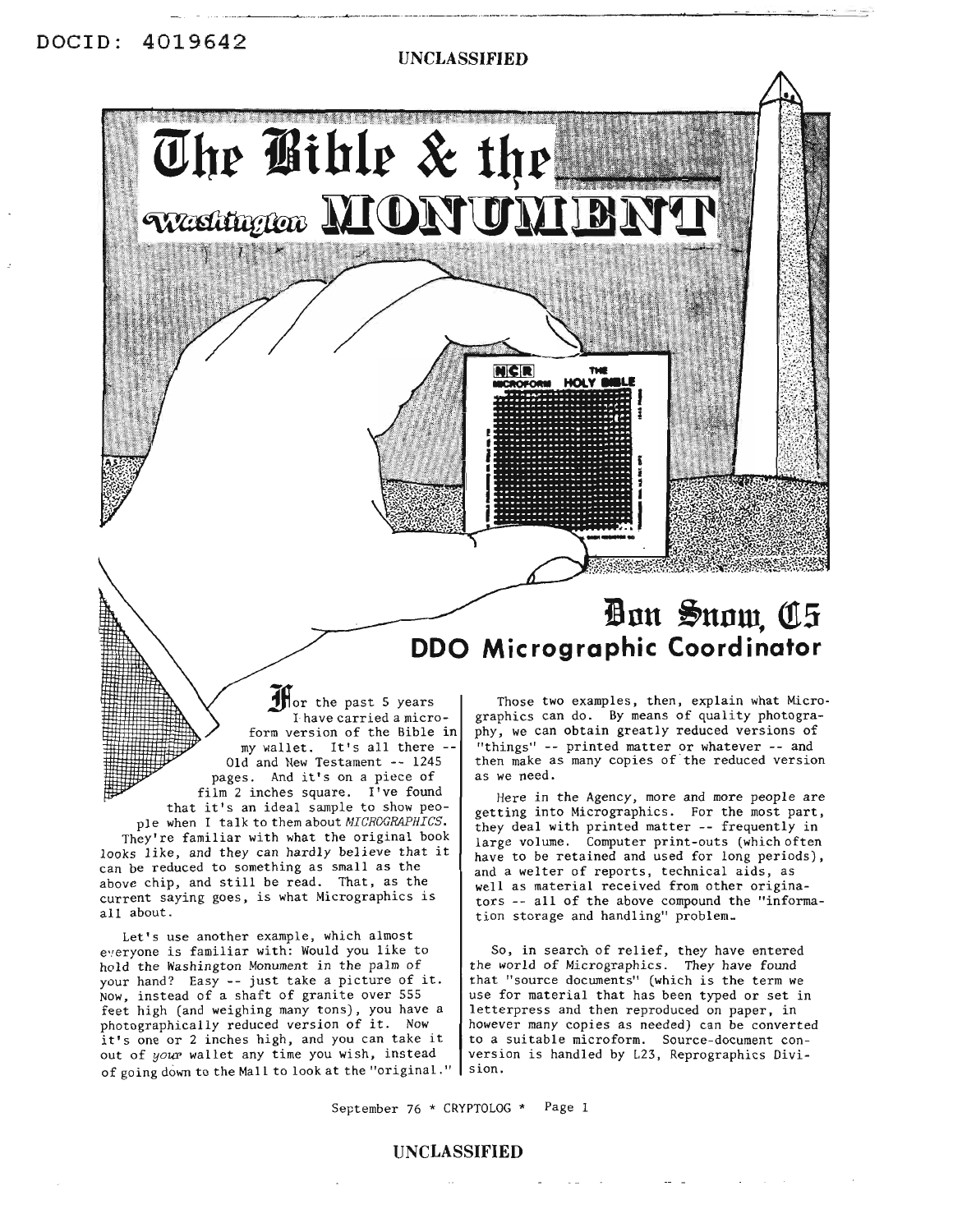If, on the other hand, someone has many cabinets full of computer print-outs, Micrographics can help there. The Agency has (in C74) two Computer-Output-Microfilm (COM) recorders. A COM recorder uses a 7-level or 9-level magnetic tape as its input; the information on the tape goes through a mini-computer at the front end for formatting; then it is displayed on a cathode-ray tube, and a camera takes a picture of the complete display. The process is then repeated, until every "page" of information has become a "frame" on the film. The output film can be 16mm or 35 mm film, or 105mm microfiche.

The advantage of COM lies not only in its speed (30,000 to 120,000 characters per *second)* but in the compaction of the information on the output film. For NSA's Family Day I had an exhibit which included: a computer tape of unclassified information; a print-out of the tape which comprised over 2000 llx14" pages; and seven microfiches produced from the same tape by NSA's COM recorder.

Of course, when information is reduced so drastically, there has to be some way of enlarging it to its original dimensions, so that iarging it to its original dimensions, so that<br>it can be read by the user. For this purpose we have the microform reader, a device which projects a page image onto a screen (usually at the front of the reader). It will remain there until the user manually moves to the next desired image.

If the user wishes to have a paper version of a given page image, he can get one with a reader/printer. This is much the same as a reader, but it has <sup>a</sup> roll of sensitized paper inside. The user looks at an image on the screen, presses a button, and in about. 6 seconds the machine gives him a print of that image. Now the user can underline passages, scribble on the margin, or show that page to someone who doesn't have access to a reader. Naturally, the emphasis should be on the temporary need for a page-print; to make one or more prints with the idea of filing them away defeats the purpose of micrographics.

There are two main factors which explain why Micrographics is growing daily in importance not only at NSA, but throughout the intelligence community, throughout the government, and certainly in the world of business. First, people are realizing that they can convert much of their *dynamic* working materials to microform, rather than use the technology for old or *static* materials which they no longer need within arm's reach in the office.

Secondly, recent years have seen a great improvement in the quality of equipment. Standards are also being developed -- for reduction ratios, formatting, titling, etc. This becomes vital the moment one activity, say, in the intelligence community, begins to exchange material with another in microform. In-house, the Micrographics Systems Coordinating Office (N33/MISCO) has standardized on two models of microfiche readers, which comply with DoD reduction-ratio standards. MISCO also maintains an overview of all Agency micrographic applications, and represents NSA on a number of inter-Agency micrographics working groups and committees.

To sum up, Micrographics is one of the newer technologies to hit the Work force. It's <sup>a</sup> space-saver; it's <sup>a</sup> money-saver; it's <sup>a</sup> timesaver. No longer confined to archival or "deadstorage" material, it is finding its place in the work pattern of more people every day.

Look around you. The file cabinets, the storage cabinets, even the drawers of your desk -- they're all chock-full of paper. Chances are that a lot of that paper could be converted to microform. And it would be just as usable.

Think about it. Then do something about .it. Enter the world of Micrographics!

. (UNCLASSIFIED)

### **Want a** copy? **...of the 1974-1976 Cumulative Index?**

As the end of Volume III approaches, it has become apparent that the cumulative crossindexed *fuling 06 CRYPTOLOG aJtlic.lu and authotu.>* <sup>I</sup> *namu will* be *tao lang to ptU.Y1.t* <sup>M</sup> *paJLt 06 the Vec.embeJt* i6!>ue. Thvz.e60tte we *!>hall ptU.nt* the *index* <sup>M</sup> *a !>epattate pubtic.ation.*

 $For$  reasons of economy, we shall print only the number of copies actually requested.

*16 you* would like to receive a copy of the index, please fill out and mail the If you would like to receive a copy of the index, please fill out and mail the<br>following form. (If you do not want to cut up this issue of CRYPTOLOG, just write "Index"

TO: PI, CRYPTOLOG Please send copy/copies of CRYPTOLOG Index to:

(Name)

(Organization)

September 76 \* CRYPTOLOG \* Page 2

**UNCLASSIFIED**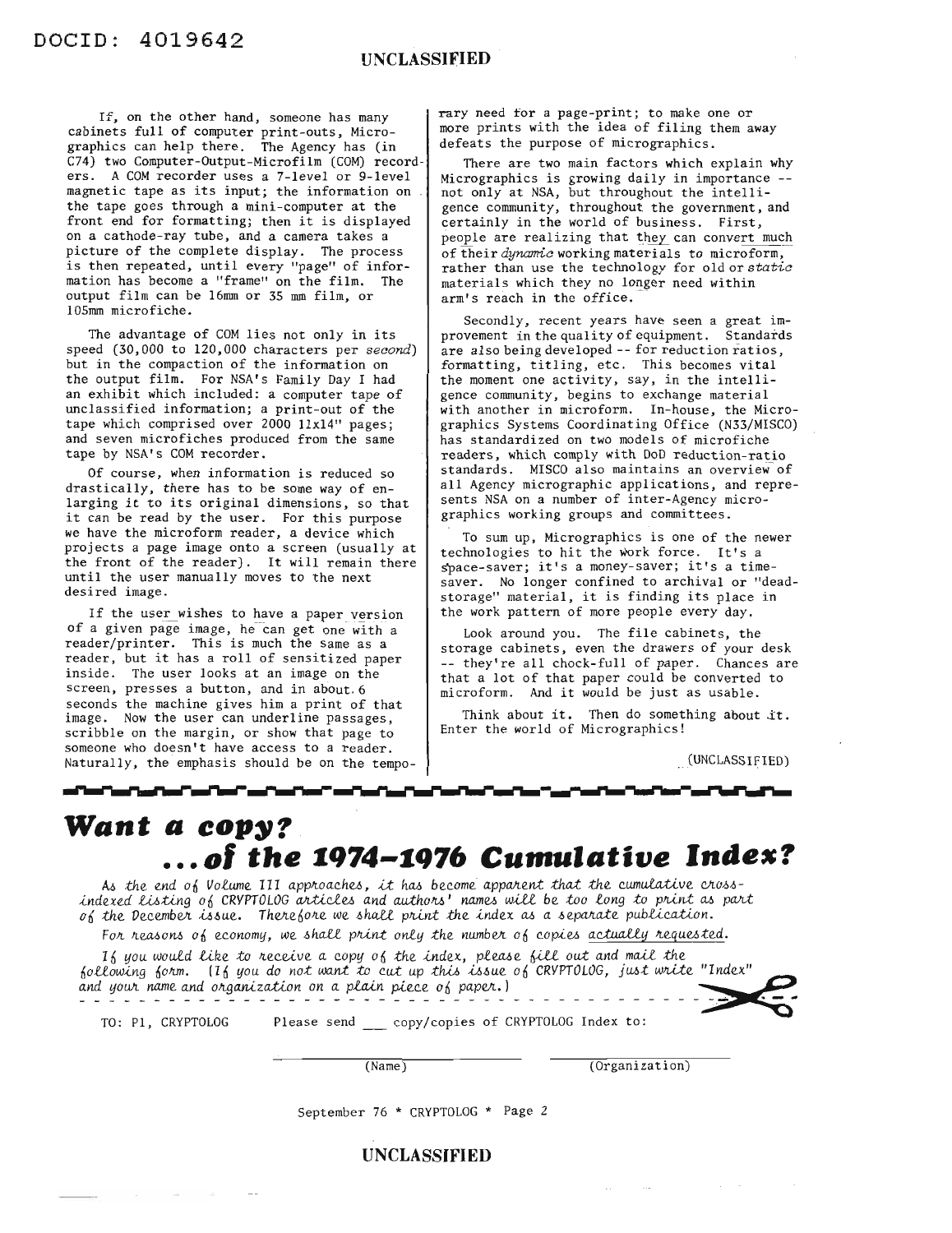**SBCRB'f**



EO 1.4. (c)

P.L. 86-36 **SECRET JIANBbE VIA 8SPdHJ'f' 8IIAPJHBh8 aNL <sup>j</sup>**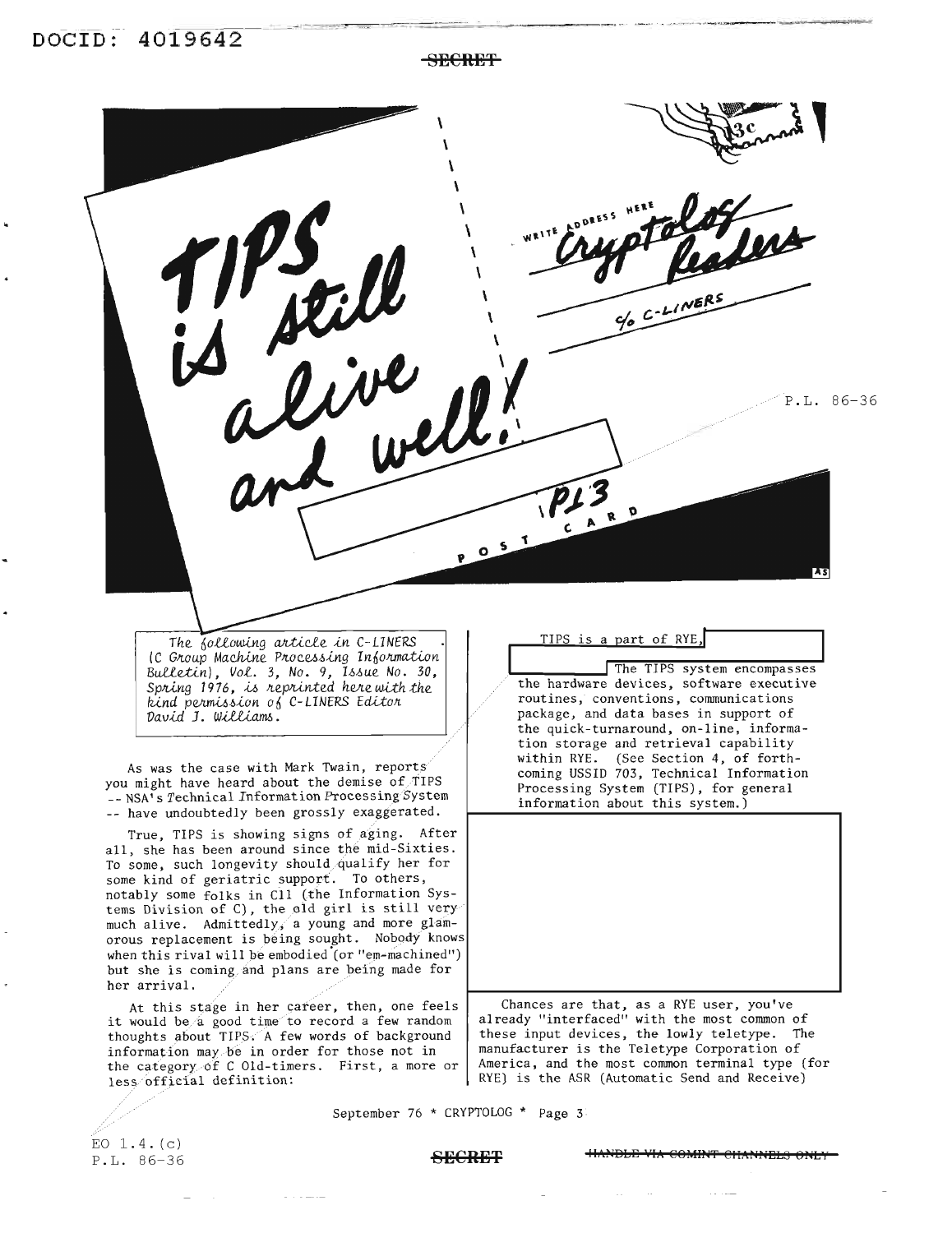

EO 1.4. (d) OGA P.L. 86-36

 $\mathcal{L}(\mathcal{A})$  and  $\mathcal{L}(\mathcal{A})$  are the contracted of

 $\sim 10^7$ 

**SECRET HANDLE VIA COMINT CHANNELS ONLY**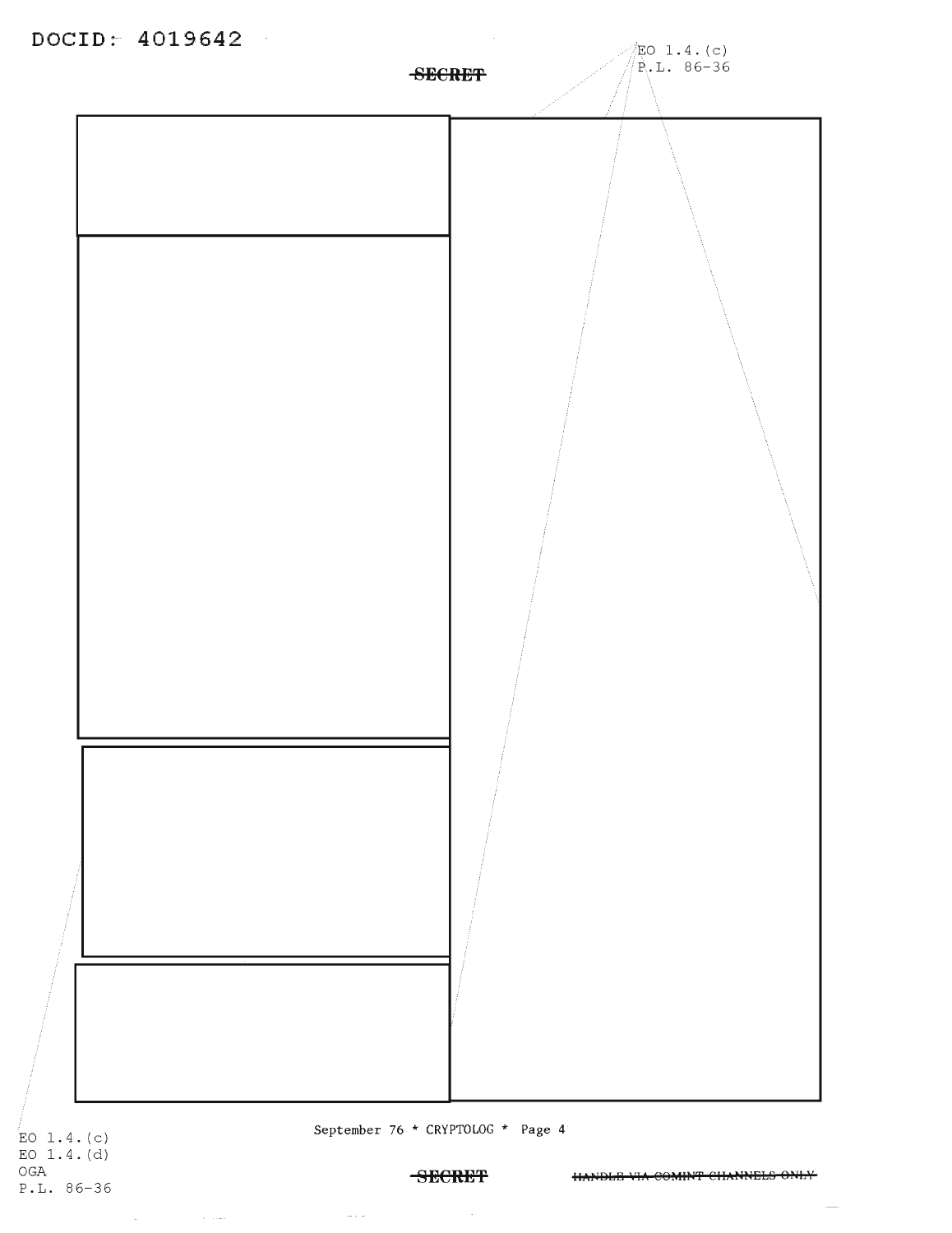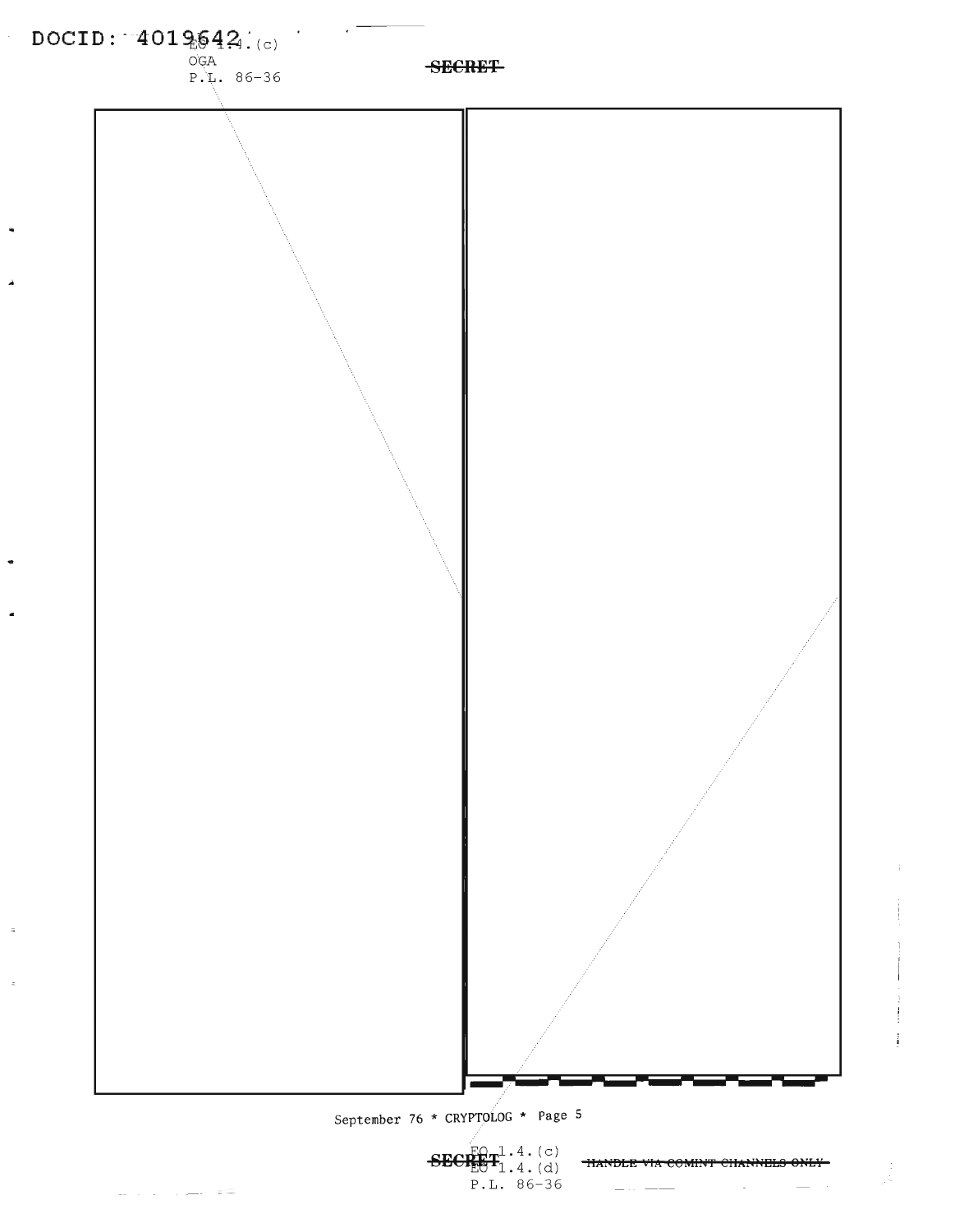September 76 \* CRYPTOLOG \* Page 6

### CONFIDENTIAL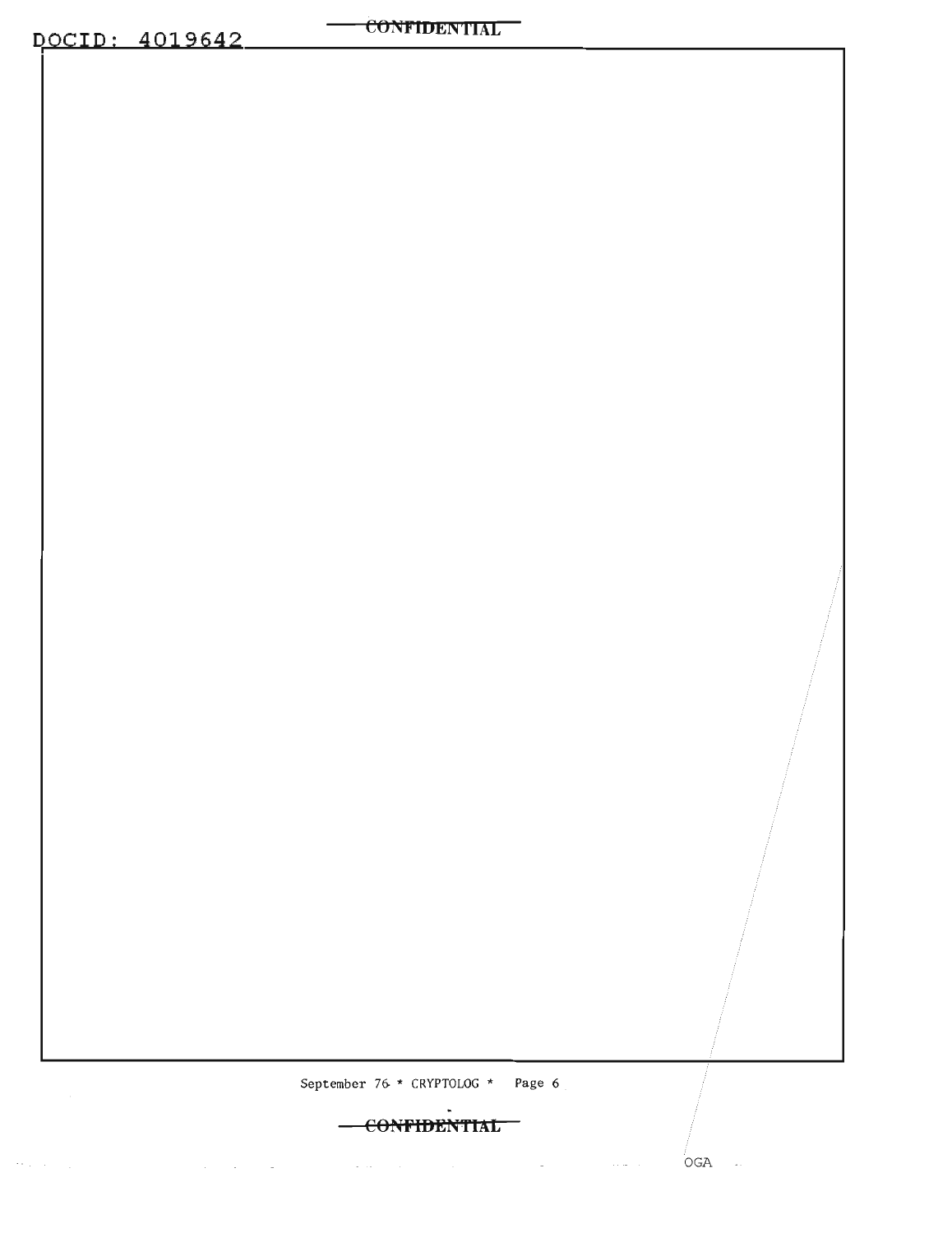$\hat{\epsilon}$ 

 $\hat{\mathcal{L}}$ 

CONFIDENTIAL-

September 76 \* CRYPTOLOG \* Page 7.

CONFIDENTIAL-

OGA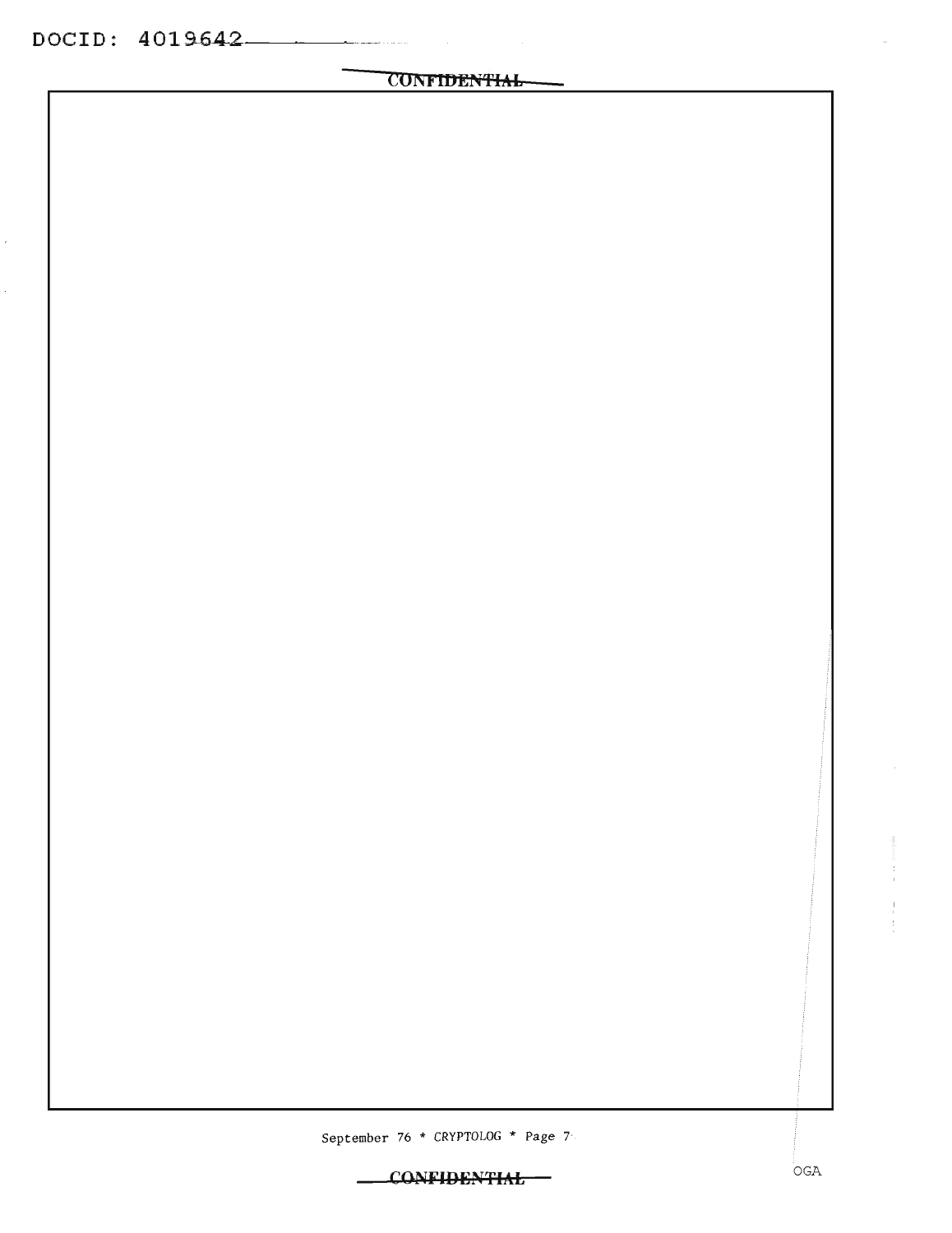September 76 \* CRYPTOLOG \* Page 8

CONFIDENTIAL

OGA

 $\sim$   $\sim$ 

**College** 

V.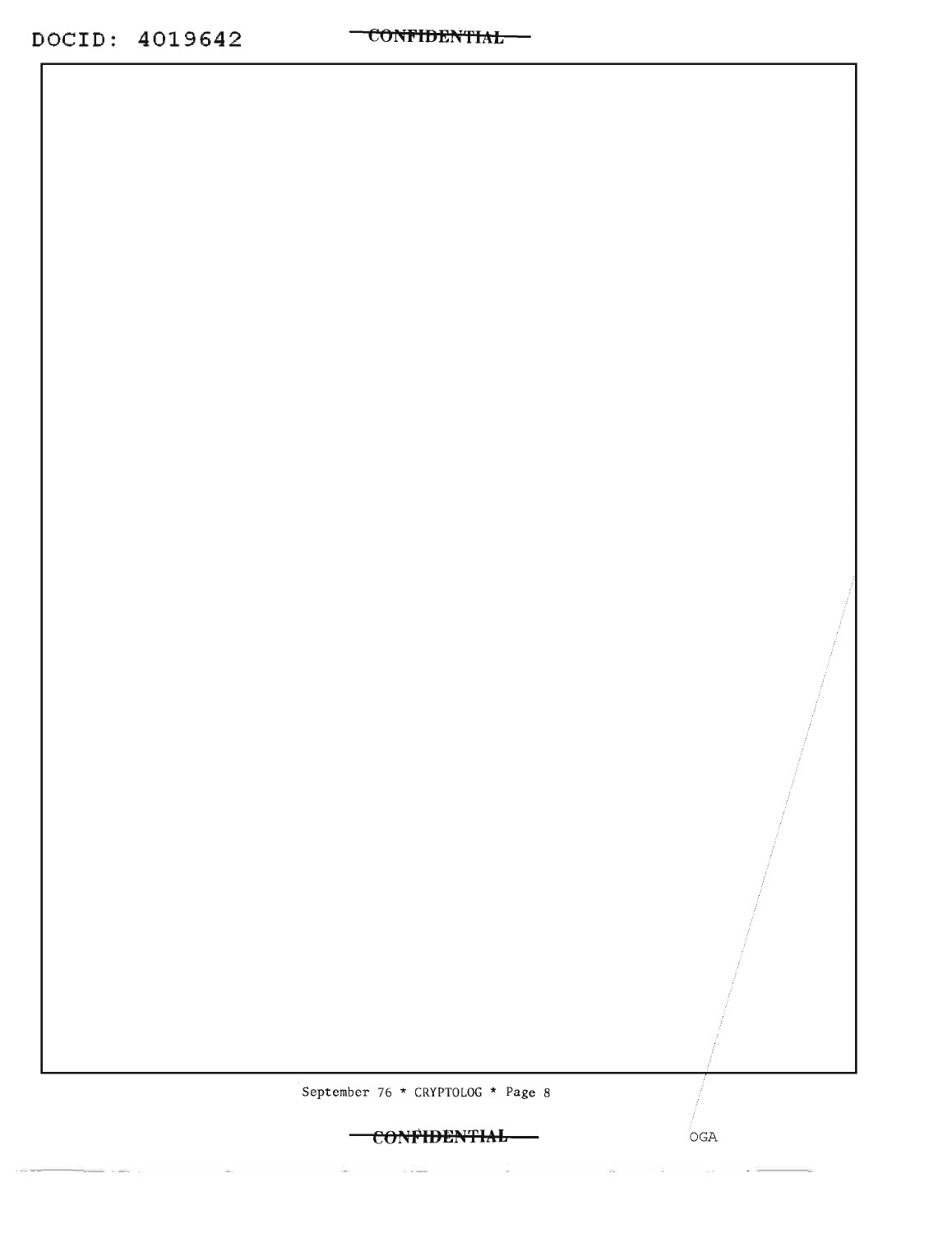DOCID: 4019642

### **CONFIDENTIAL**

### <u> കാര്യുകളുകളുകളുകളുകളുകളുകളുകളുകളുകളു</u> IS THERE LIFE AFTER CERTIFICATION? John J. Mollick, B24 (UNCLASSIFIED)

What happens to the linguist after he or she (from now on, for convenience, let's just say "he") has become certified as a level-III professional linguist? Does he stay at that level forever? Or does he continue to develop his language skills? Does he strive for something better than level-III proficiency? If he does, what is it that he's striving for? An as yet undefined level-IV proficiency? Or for the unofficial title of "superlinguist," "language consultant," "language whiz," or some other informal name that indicates that he is recognized, among certified linguists, as someone who really knows the foreign language thoroughly? When and how does a person get that recognition from his peers? Can criteria be established for making that recognition formal, with some kind of official title to accompany it? These are only some of the questions that are being discussed by an ad-hoc committee that was recently empowered to advise the Language Career Panel on problems of developing the skills of the Agency's certified linguists.

It seemed reasonable to us committee members to ask certified linguists themselves for their opinions about matters involving them, on which we would be making recommendations. Therefore, as one member of the committee, I decided to take an informal poll  $\Gamma$ 

The poll was very informal. I improvised casually and typed sloppily (personally, I find it easier to be a level-III linguist than a

level-II typist) a questionnaire that I sent to 50 people I know

As of this writing (June 1976) I have received 18 replies. No one would dare to state that the opinions necessarily represent the feelings of most of the Agency's linguists. I do think, however, that their opinions are enlightening. Therefore I am summarizing their replies here, in order to demonstrate how at least a representative hand ful of the Agency's linguists feel about their chosen field of professionalization and in order to invite other linguists to share their ideas with me. I will welcome any additional views and will channel them into the committee's discussions. In that way we can be assured that the suggestions we submit to the Language Career Panel will take into consideration the P.L. 86-36 input provided by linguists themselves,

Of the linguists who replied to the original questionnaire, 14 had been certified; 3 hoped to be in the future. Of those certified, 6 felt that they could easily pass language PQE (Professional Qualification Examination); 8 had doubts.

In response to the question of how they maintain their language proficiency, 14 stated that<br>they rely on the work environment; 8 also do some studying at home; only 3 rely on in-house training. Seven feel that additional language training would aid them substantially in doing better work in their present jobs; 11 did not feel that way. Furthermore, 9 feel that their language abilities are equal to the demands of

September 76 \* CRYPTOLOG \* Page 9:

OGA

<del>CONFIDENTIAL -</del>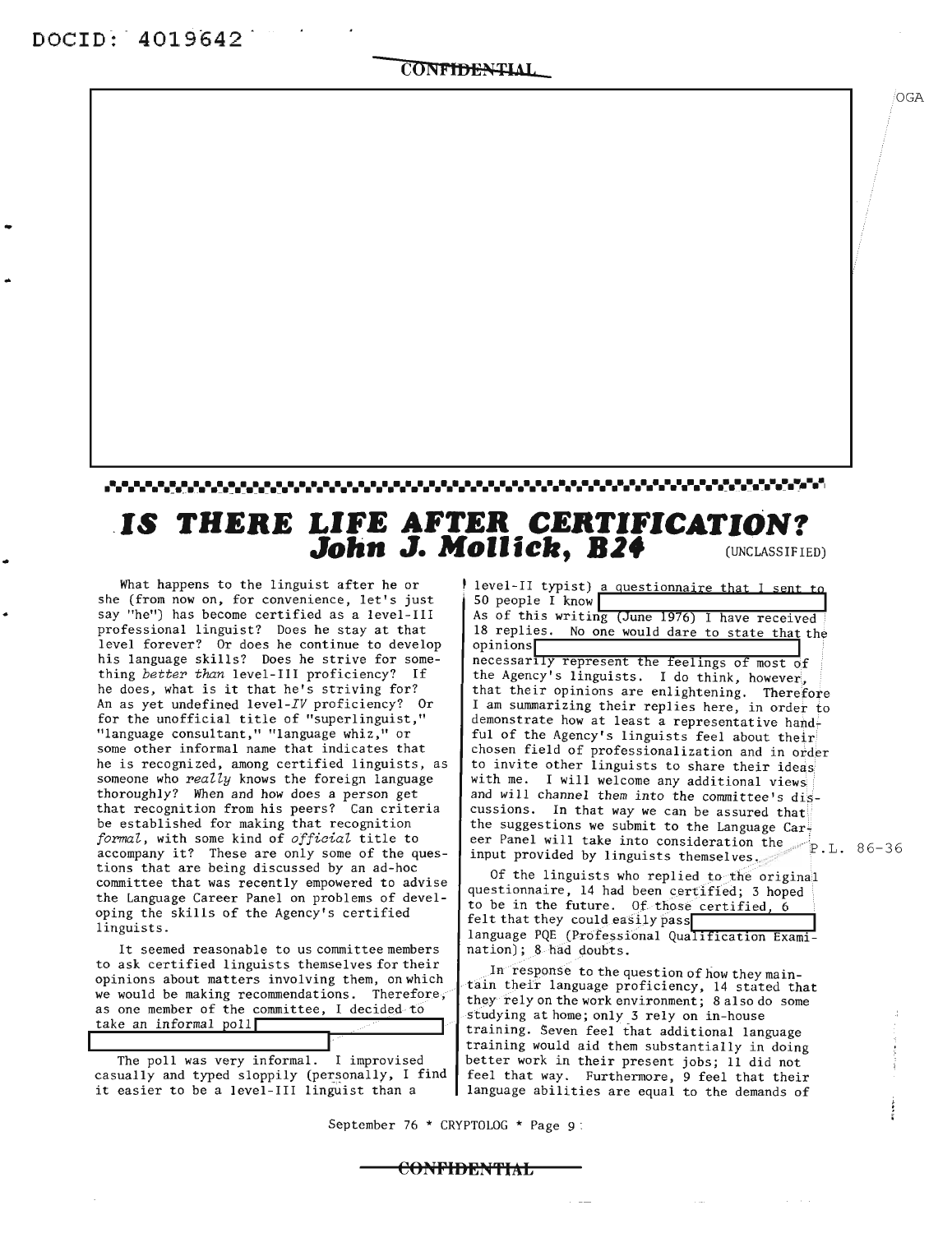|          | the job; 2 feel undertrained; 7 feel over- |  |  |
|----------|--------------------------------------------|--|--|
| trained. |                                            |  |  |

Regarding their future in the language field, 17 linguists said that they greatly enjoy language work. Sixteen gave qualified affirmative answers when asked if they *desired* to remain in language-oriented jobs. Most of the qualifications concerned the need for career progression, recognition, and variety in work. Several individuals flatly stated that they believe one can remain a linguist only if he is willing to sacrifice the financial rewards, since "management is the route to take for higher grade." Not surprisingly, then, only about half the linguists felt that they would stay in the language field.

Thirteen linguists were against the formal establishment of a level IV for language checkers and consultants; only <sup>4</sup> favored it. Objections generally concerned the following:

- The experts have long been identified and already are checkers and language consultants. Therefore the establishment of additional criteria and testing will just waste more time both on the part of those administering the tests and those linguists who would be forced into "nonproductive study at the expense of the job, merely to reach another meaningless milestone";
- After establishment of level IV, linguists would feel pressured to reach that level. Eventually the standards would be dropped to accommodate linguists who just cannot meet high standards. Then we would find ourselves in a situation similar to that which currently exists -- except that there would be a number of level-IV linguists and people would be discussing the desirability of establishing level *V* for "the real experts."

The above objections apparently would be mollified if the attainment of level *IV* were limited to the few truly superior linguists, and if their excellence were adequately recognized and rewarded. Those favoring the level IV seemed to confirm this. They suggested that level IV would give career linguists "something to shoot for," but that it would be worthwhile only if it promised an opportunity for upperlevel grade advancement and if the criteria were kept sufficiently stringent, in order to limit the level-IV ranks to a very small handful of genuine experts.

Only one person favored the "grandpersoning in" of "recognized experts." All others were adamantly against any such "free rides." However, several asked the rhetorical question, "Who, then, creates and checks the tests?" Some doubt was expressed that an effective level-IV

and a comment of advanced

test could indeed be created. It was indicated that perhaps there would be a need for criteria other than formal testing if a level IV were to be established. One linguist suggested an "openended PQE test" in which the highest scores would be selected for the few level-IV billets.

Fourteen linguists stated that they feel periodic rotations into other language jobs are advisable. Most emphasized that rotations should be optional, rather than mandatory. Only six would consider crosstraining from

The questions that elicited the strongest comments were those asking for proposals on how to increase the linguists' satisfaction with their jobs and improve their working lives. For the most part, the diverse answers can be divided into the following categories:

#### *• Reaognition*

Most linguists specified that they want recognition above all else. A number felt that lack of recognition of the worth of linguists is evident in the inability of Agency linguists to compete successfully with managers or others for promotion. Despite almost unanimous complaints about lack of recognition, few specific suggestions were made regarding how that recognition should be shown, except for boosting pride of authorship by putting the linguists' or analysts' names or numbers on products to which they have contributed. Most linguists stated in one way or another that they feel management does not recognize the significant role that the linguist plays. This desire for recognition leads logically to the next desire.

#### $\bullet$  Pay

Again, there was almost complete unanimity that people cannot advance far enough in the language field. The theme "eliminate the need for linguists to leave the language field in order to progress beyond the GG-12/ GG-13 level" was a common denominator in the linguists' replies. One individual suggested, "Senior technicians should be equal to middle and upper level managers. The work is equally demanding; the output is as important to the mission of NSA." Another suggested that there is no valid reason why a "GG-12 linguist cannot work for a GG-9 manager."

### *• Training*

Many linguists recognized the need for language maintenance and for continual training. Some suggested occasional sabbaticals to local universities both for training and as <sup>a</sup> sign of recognition. Several suggested the need for additional overseas training in the "native environment." Few felt

*{Continued on page* 14J

September 76 \* CRYPTOLOG \* Page 10

### **UNCLASSIFIED**

P.L. 86-36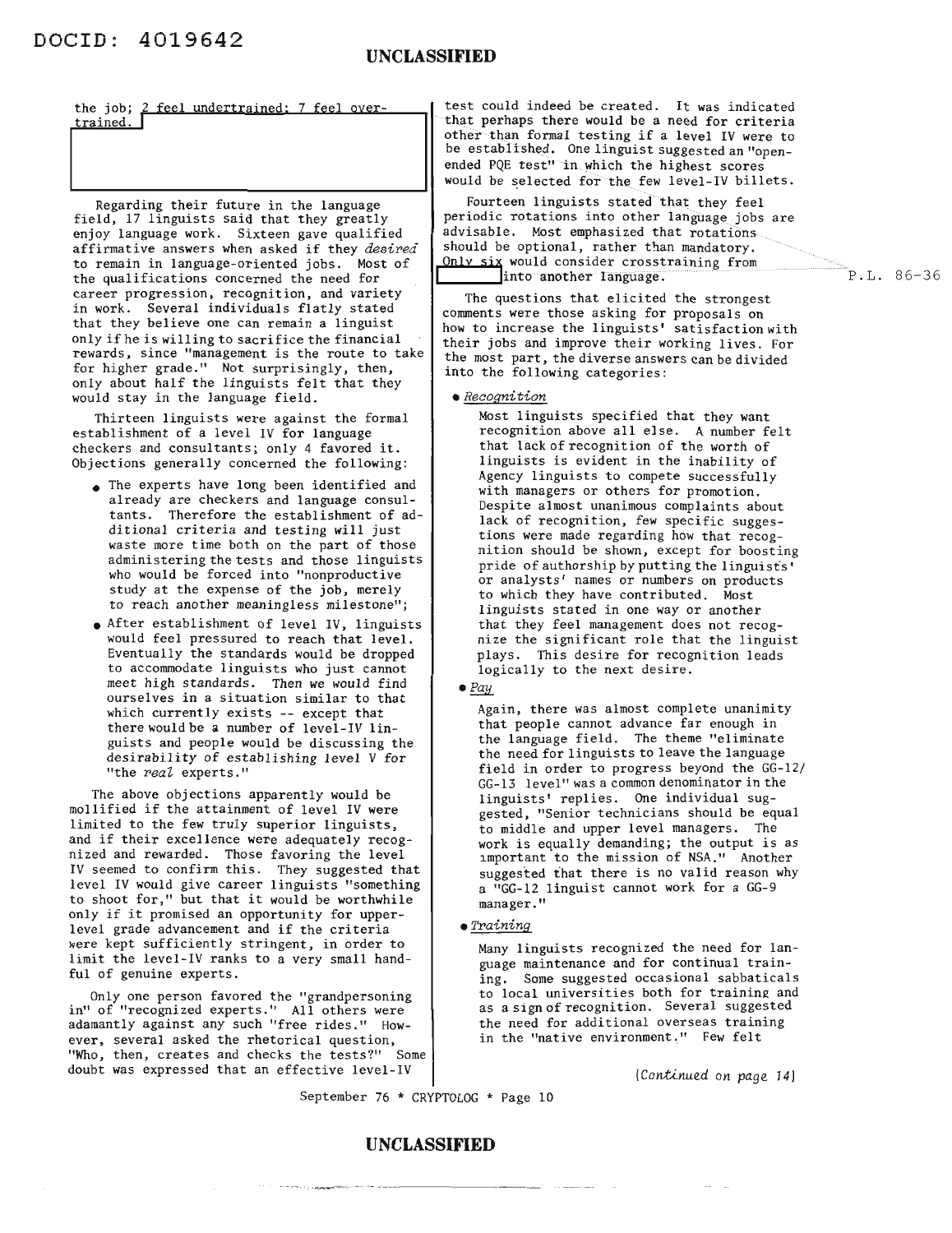**UNCLASSIFIED**



X **TEX TI**

The cipher is simple and fast to write, and extremely easy to learn. Practice it with the following message. Trace the first few words until you get the hang of it. Just keep in mind that you are mentally supplying the square around each letter, and you will be able to visualize each letter easily.

After you learn the cipher, amaze your coworkers! Or teach your children, so that they can send "secret messages" to their friends when they should be listening to the teacher.



Ì

school, I became interested in the various styles of lettering and printing. At that time the heavy block letters were popular. You can still notice the influence today in the letters on school sweaters and jackets.

 $\sim$ 

within the blocks. "Form follows function,"



The letters were fairly easy to read, but it was very time-consuming to draw the blocks before writing your message. So I took the next step and abolished the squares. I just drew the marks and let my mind supply the blocks around them:



It didn't take long for my friends and me to become adept at our "secret cipher," but several refinements soon crept into the system (some to remove ambiguities, and others to increase ease in writing):

September 76 \* CRYPTOLOG \* Page 11

### **UNCLASSIFIED**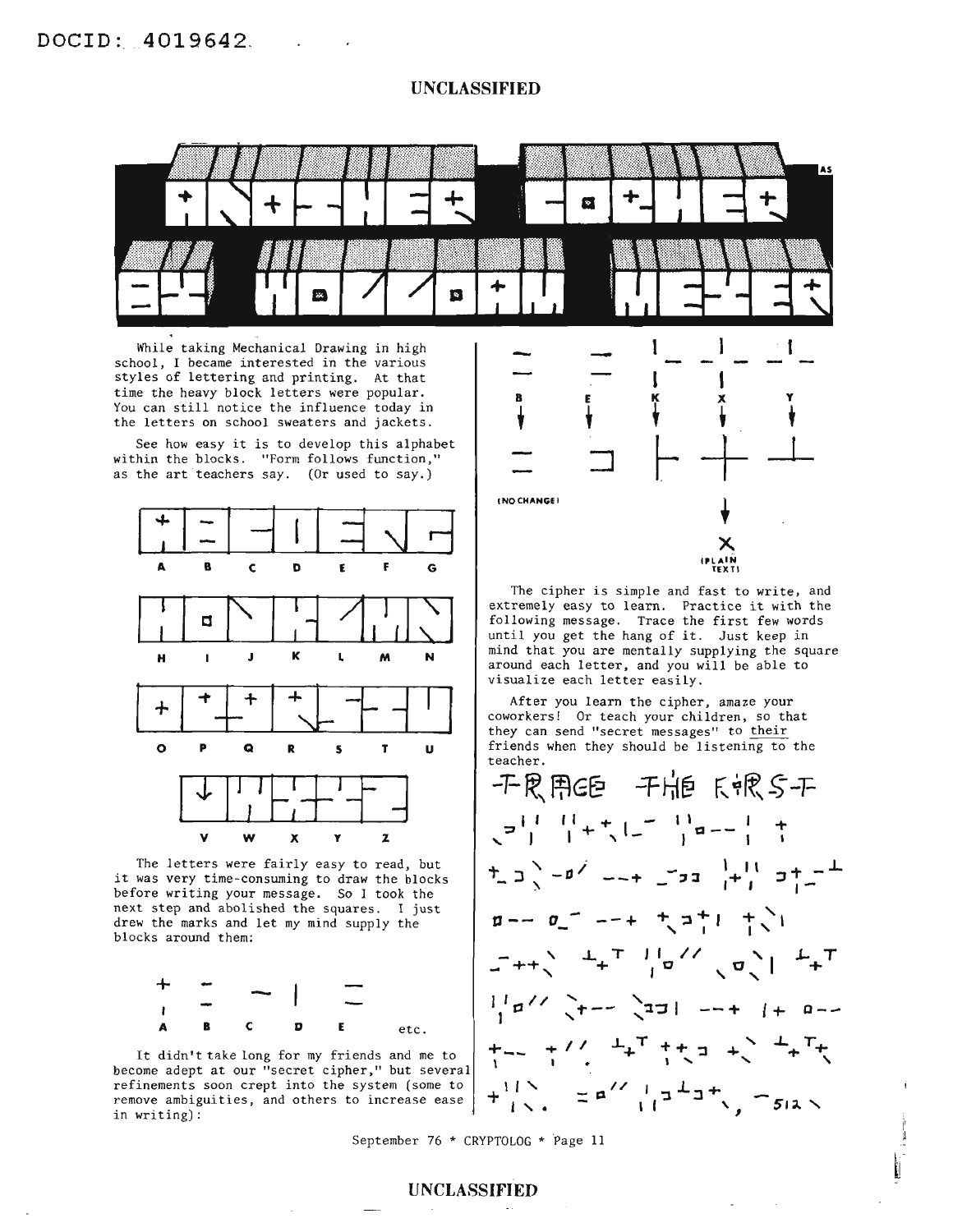

ł,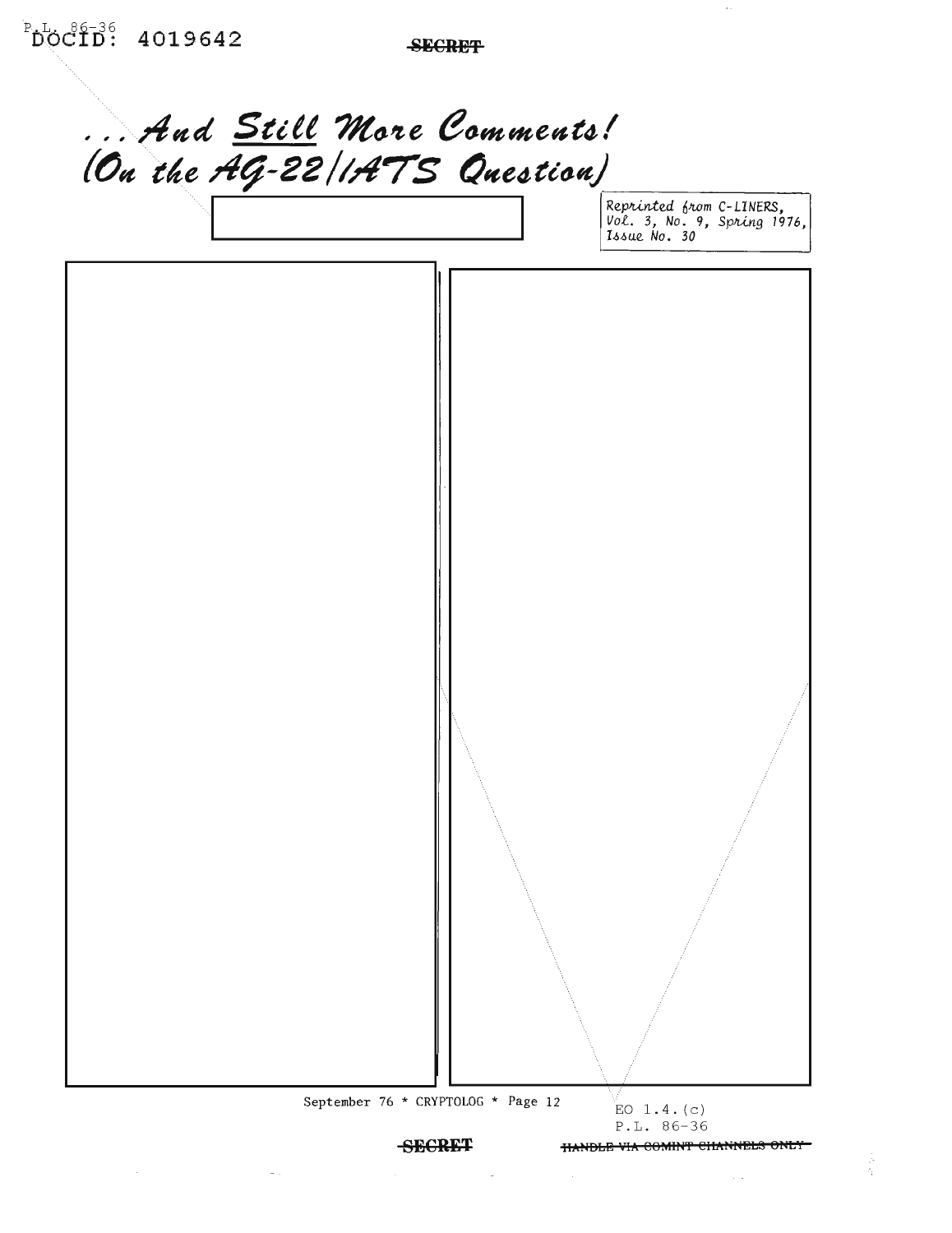

 $\frac{1}{2}$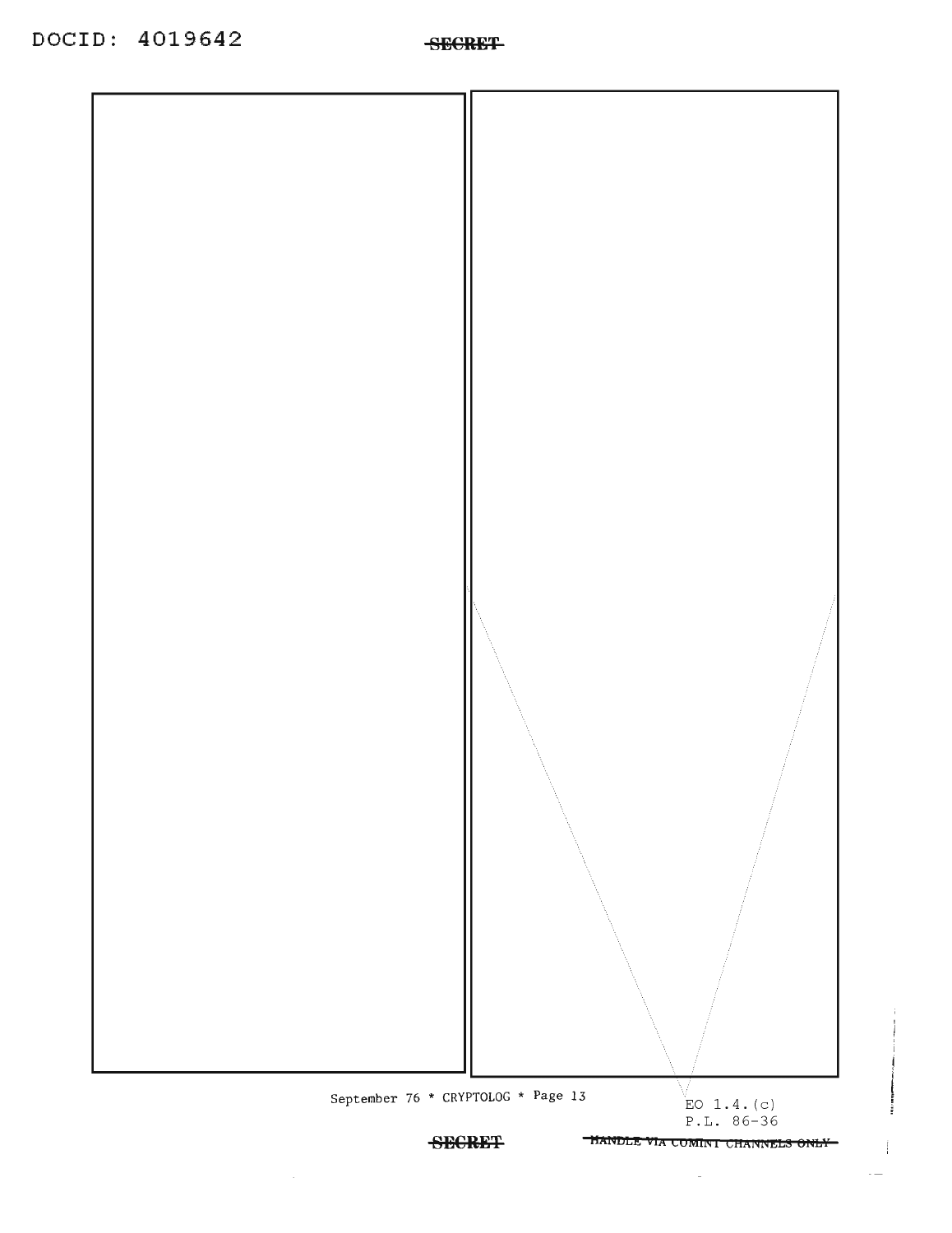### **SECRET**



### .**. .,. ................... .......................** \_... •••••••••••••••••••••••••• **••••••••••••••iii •** ••••••••••••••••••••••••••••••

### **.. .after eertifieation1**

*[Continued from page 10]* 

that present programs in the training school that present programs in the training school.<br>could be of any use to them. It was suggested could be of any use to them. It was suggested<br>that making it easier for linguists to transfer to other language jobs and the creating of special language teams that could be used in varicial language teams that could be used in vall<br>ous language crises would be both educational ous language crises we<br>and good for morale.

One troublesome item has been brought up since the basic questionnaire was issued. Is the periodic retesting of professional linguists an effective, albeit negative, incentive for linguists to maintain a high level of capability? I have some very strong feelings about this question. but I think the comreelings about this question, but I think the committee of the committee of the Committee of the Agency's mittee der:<br>Linguists

What does all this mean? I reiterate that a poll of such a small number of persons may not be an accurate barometer of the feelings of the majority. I do feel, however, that this poll reveals there is strong desire by at least a segment of the Agency's linguists for change. and that the linguists' feelings should be taken into consideration when discussing changes that will affect their future. If this article has provoked you. the reader, to want to comment, please send your ideas, gripes, threats, etc. to me as soon as possible (our committee will be submitting its recommendations in September or October). I'll make sure that the rest of the committee members know your feelings. Send your comments to:

Doris E. Miller, Pl6 (retired): "Language as boris L: Miller, Tho (retired). Languagned Bulk Commodity" (title U. paper TSC), NSA *Technical Journal,* Vol. XX, No.3, Summer 1975.

made at the annual can banquet held<br>at the Trojan Horse Restaurant on 27 May 1976.

John B. Thomas, Jr., A9: "A Fix for the Language Problem?" (title \U, paper S), *CRYPTO-*

'Ponyal'~' (title U, paper TSC), *CRYPTOLOG,*

in Translation"  $(U)$ , to be published in NSA

John J. Mollick *B24. Room 5Al07*

The following awards in the 1976 CLA Annual Essay Contest were made at the annual CLA banquet held

paper TSC) , *CRYPTOLOG,* July 1975.

*LOG,* August-September 1975.

CRYPTO-LINGUISTICS ASSOCIATION

First prize (\$100):

Second prize (\$50):

Third Prize (\$25):

Honorable mention:

*Technical Journal.*

March 1976.

(UNCLASSIFIED)

EO  $1.4. (c)$ P.L. 86-36

### I~••••••••••••••••••••••••••••••••••••••••••••• ••••••••••••••••••••••••• ••••••••••••••••••• ••••••••••• ••**••••••••••••••••**



CRYPTO-MATHEMATICS INSTITUTE<br>Awards to the winners of the 1976<br>CMI Annual Essay Contest were made<br>by President-elect Glenn Stahly, R Awards to the winners of the 1976 I CMI Annual Essay Contest were made by President-elect Glenn Stahly, R5. at the annual banquet held at Goddard Space Flight Center on 18 June 1976.

Instead of the usual first prize (\$100) and second prize (\$50), an award of \$75 was made to each of two authors tying for first place:

| R5: "A Measurement of<br>Insecurity for Imperfect Erasure" (U),                |
|--------------------------------------------------------------------------------|
| G4: "A Variable Length"<br>Output String PTAH" (title U, paper S).             |
| Third prize (\$25) was awarded to the authors<br>of the following joint essay: |
|                                                                                |

### (title S, paper TSC).

The prize-winning essays have been released (within limits dictated by Classification and need-to-know) by the sponsoring organizations indicated, but have not yet been published in journals.

EO 1.4. (c) P.L. 86-36

 $S_{\rm ECRET-}$ 

 $(SEERET)$ 

September 76 \* CRYPTOLOG \* Page 14 P.L. 86-36

"(SEERCT)-

l(title S.

<del>-IIANDLE VIA COMINT CHANNELS ONL'</del>

**L''To Pull a** 

! !P16 (retired): "Freedom

G95: "RAPIDTRAN: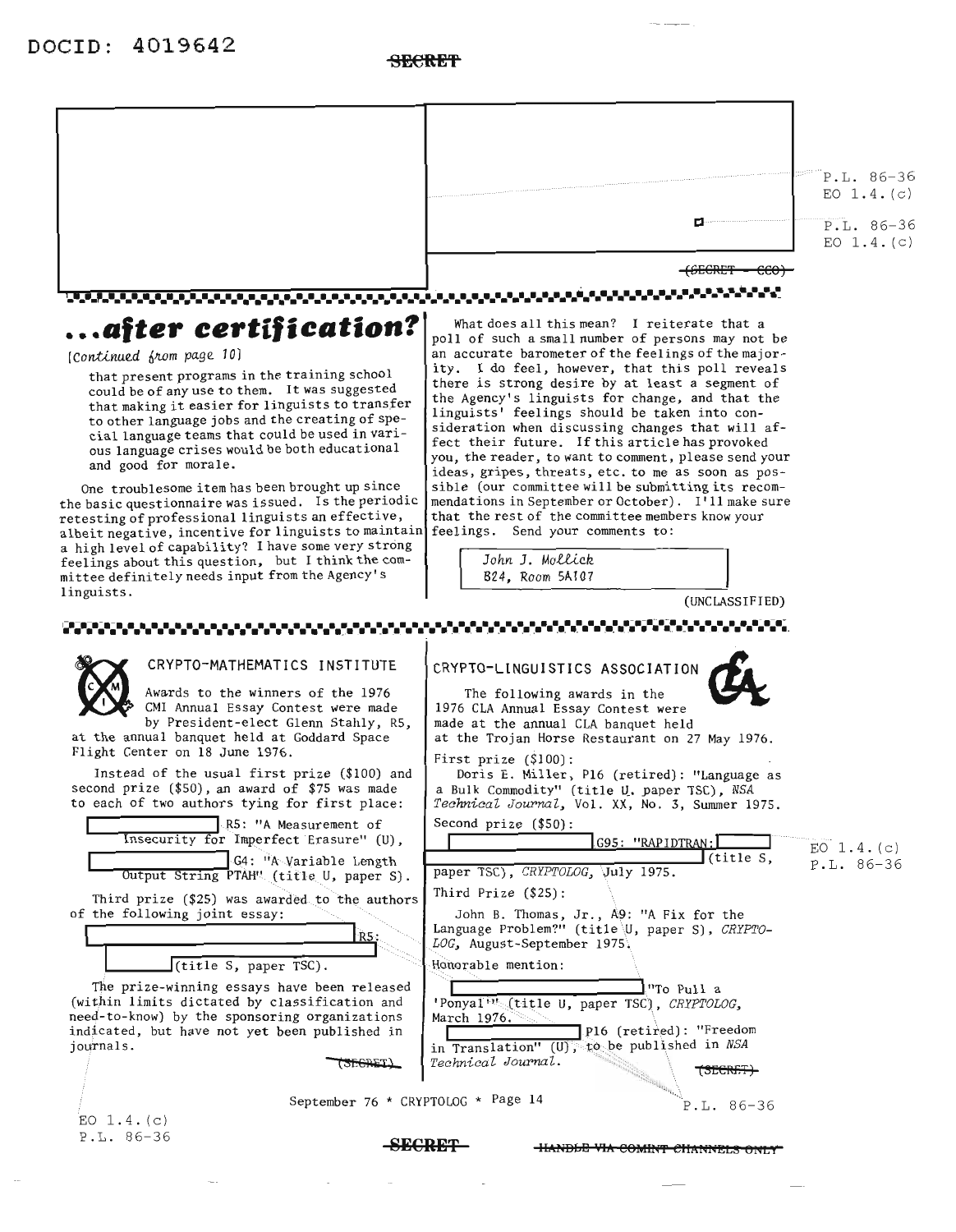| DOCID: 4019642 | $\bullet$<br><b>SECRET</b>         | EO $1.4. (c)$<br>EO $1.4.$ (d)<br>$P. L. 86-36$ |
|----------------|------------------------------------|-------------------------------------------------|
|                |                                    |                                                 |
|                |                                    |                                                 |
|                | September 76 * CRYPTOLOG * Page 15 |                                                 |

 $\boldsymbol{t}$ 

 $\begin{array}{c} \begin{array}{c} \text{ }\\ \text{ }\\ \text{ }\\ \text{ }\\ \text{ }\\ \text{ }\\ \end{array} \end{array}$ 

 $\overline{1}$ 

 $\frac{1}{\sqrt{2}}$ 

 $\overline{\phantom{a}}$ 1

 $\begin{aligned} \mathbf{B} & \mathbf{B} & \mathbf{B} & \mathbf{B} & \mathbf{B} & \mathbf{B} & \mathbf{B} & \mathbf{B} & \mathbf{B} & \mathbf{B} & \mathbf{B} & \mathbf{B} & \mathbf{B} & \mathbf{B} & \mathbf{B} & \mathbf{B} & \mathbf{B} & \mathbf{B} & \mathbf{B} & \mathbf{B} & \mathbf{B} & \mathbf{B} & \mathbf{B} & \mathbf{B} & \mathbf{B} & \mathbf{B} & \mathbf{B} & \mathbf{B} & \mathbf{B} & \mathbf{B} & \mathbf{B$ 

### **SECRET**

 $\Delta\omega_{\rm{eff}}=0.01$  and  $\Delta\omega_{\rm{eff}}$ 

 $\sim$   $\sim$ 

 $\overline{a}$ 

 $\frac{1}{\epsilon}$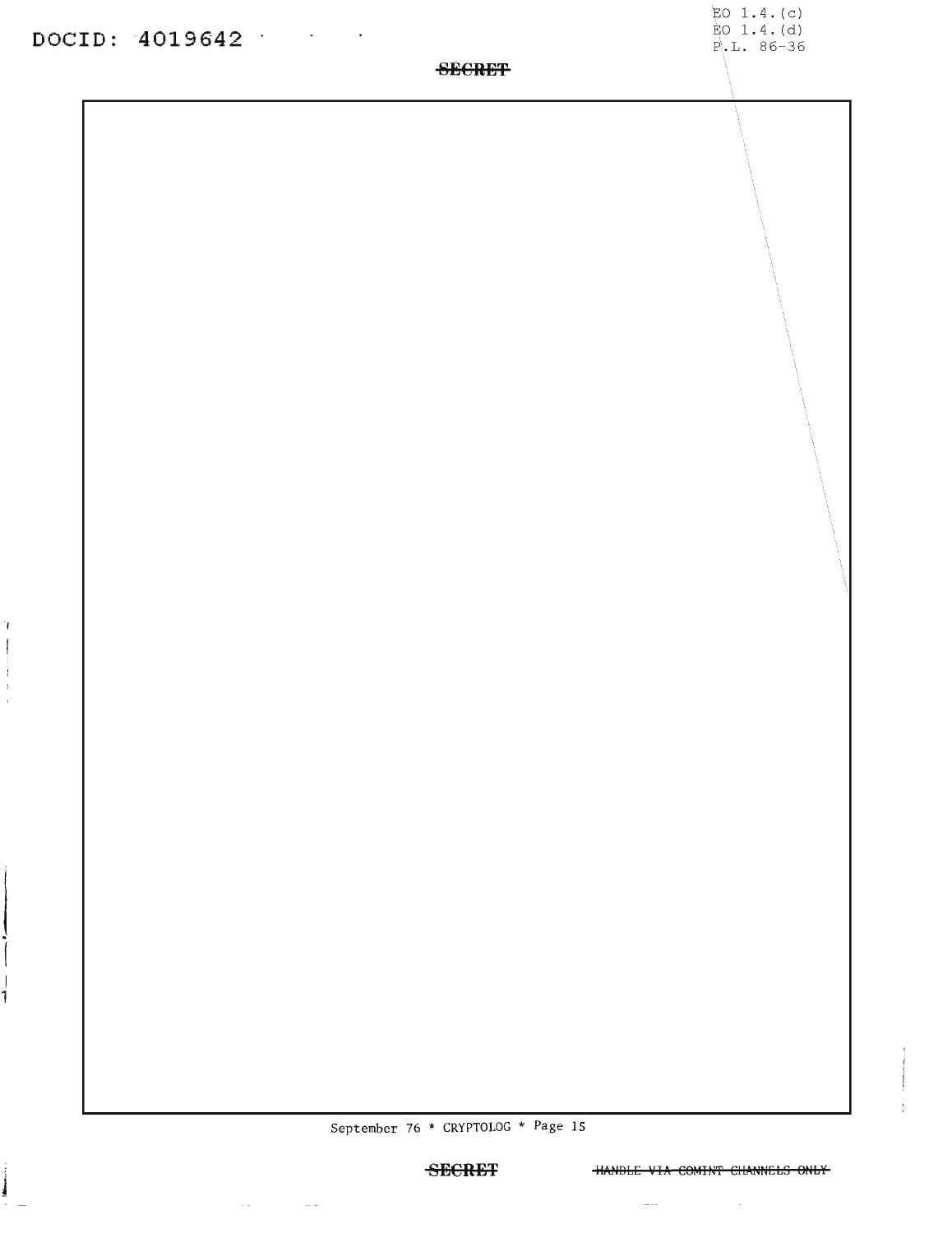

September 76 \* CRYPTOLOG \* Page 16

 $\alpha$  ,  $\alpha$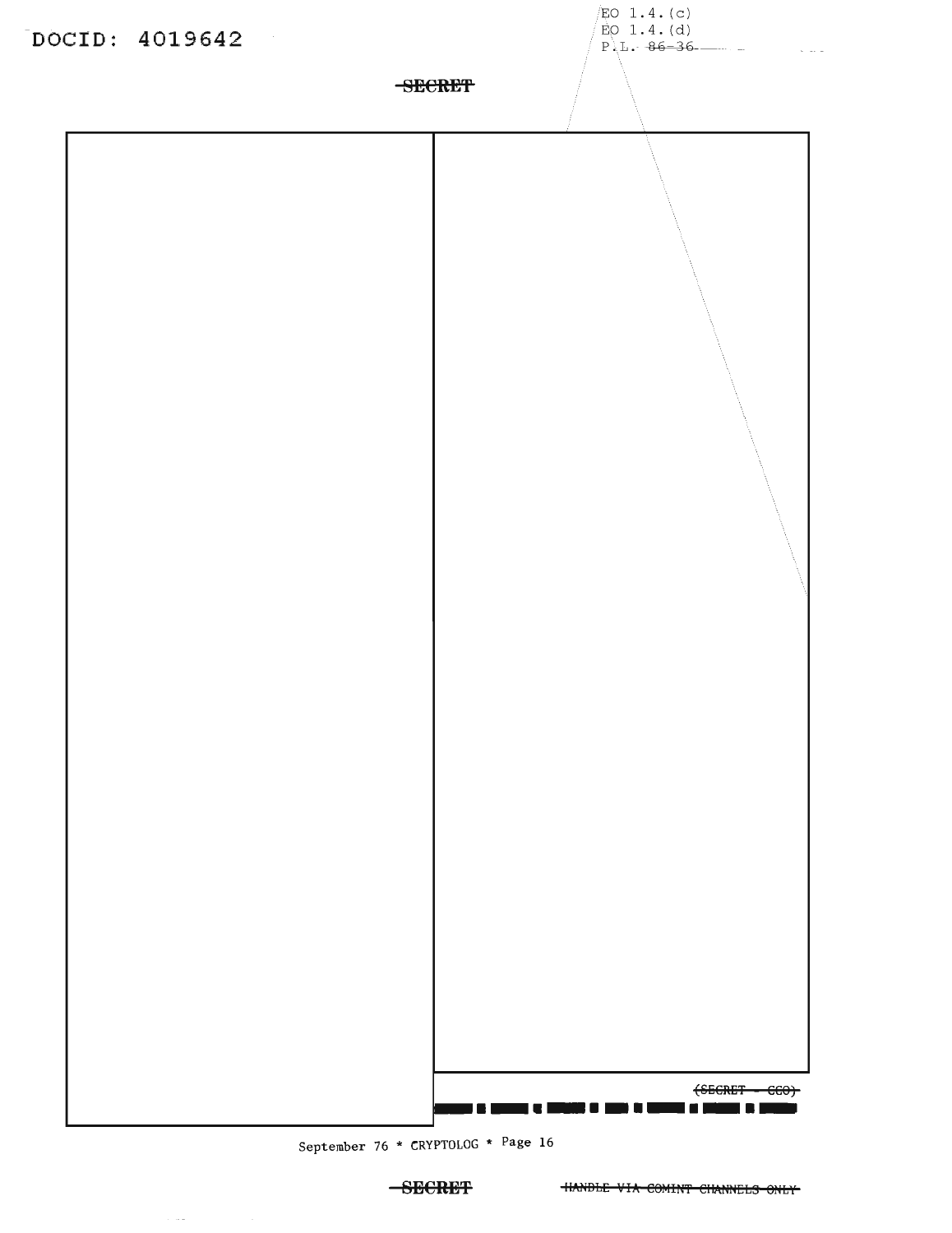### $DOCID: 4019642$

### $\frac{1}{100}$  **SECRET UMBRA**



September 76 \* CRYPTOLOG \* Page 17

فتتشارك والمحارب والمحارب

// EO 1.4. (c) P.L. 86-36

### **'fOP SE€RE'f UMBR2\**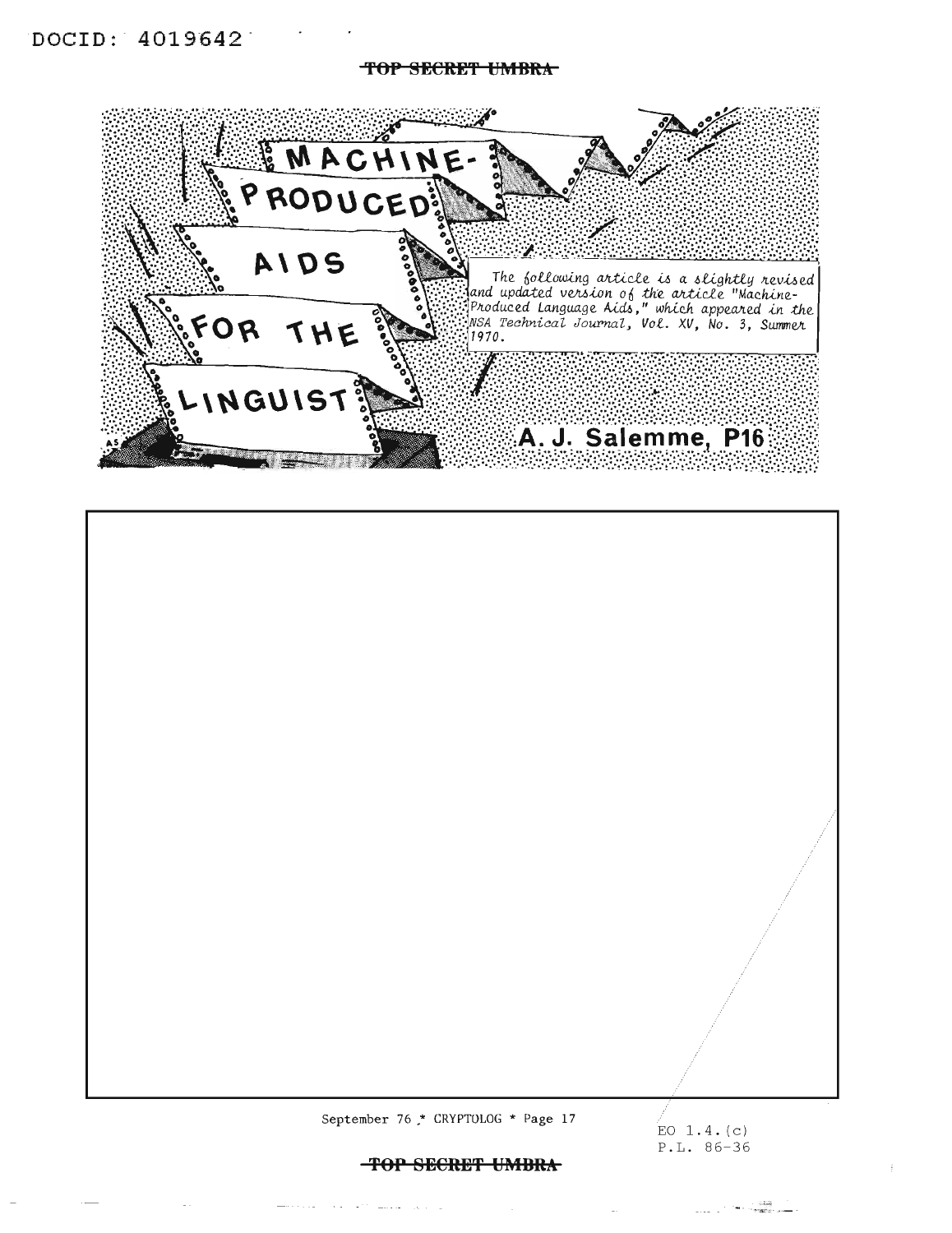| DOCID: 4019642 | TOP SECRET UMBRA-                  | $EO$ 1.4.(c) - - -<br>$R$ , L. 86-36<br>$\sim 100$ and $\sim 100$ |
|----------------|------------------------------------|-------------------------------------------------------------------|
|                |                                    |                                                                   |
|                |                                    |                                                                   |
|                |                                    |                                                                   |
|                |                                    |                                                                   |
|                |                                    |                                                                   |
|                |                                    |                                                                   |
|                |                                    |                                                                   |
|                |                                    |                                                                   |
|                |                                    |                                                                   |
|                |                                    |                                                                   |
|                |                                    |                                                                   |
|                |                                    |                                                                   |
|                |                                    |                                                                   |
|                |                                    |                                                                   |
|                |                                    |                                                                   |
|                |                                    |                                                                   |
|                |                                    |                                                                   |
|                |                                    |                                                                   |
|                |                                    |                                                                   |
|                |                                    |                                                                   |
|                |                                    |                                                                   |
|                | September 76 * CRYPTOLOG * Page 18 |                                                                   |

**TOP SECRET UMBK....**

 $\sim$ 

 $\mathcal{L}_{\mathcal{A}}$ 

 $\frac{1}{2} \frac{1}{2} \frac{1}{2} \frac{1}{2} \frac{1}{2} \frac{1}{2} \frac{1}{2} \frac{1}{2} \frac{1}{2} \frac{1}{2} \frac{1}{2} \frac{1}{2} \frac{1}{2} \frac{1}{2} \frac{1}{2} \frac{1}{2} \frac{1}{2} \frac{1}{2} \frac{1}{2} \frac{1}{2} \frac{1}{2} \frac{1}{2} \frac{1}{2} \frac{1}{2} \frac{1}{2} \frac{1}{2} \frac{1}{2} \frac{1}{2} \frac{1}{2} \frac{1}{2} \frac{1}{2} \frac{$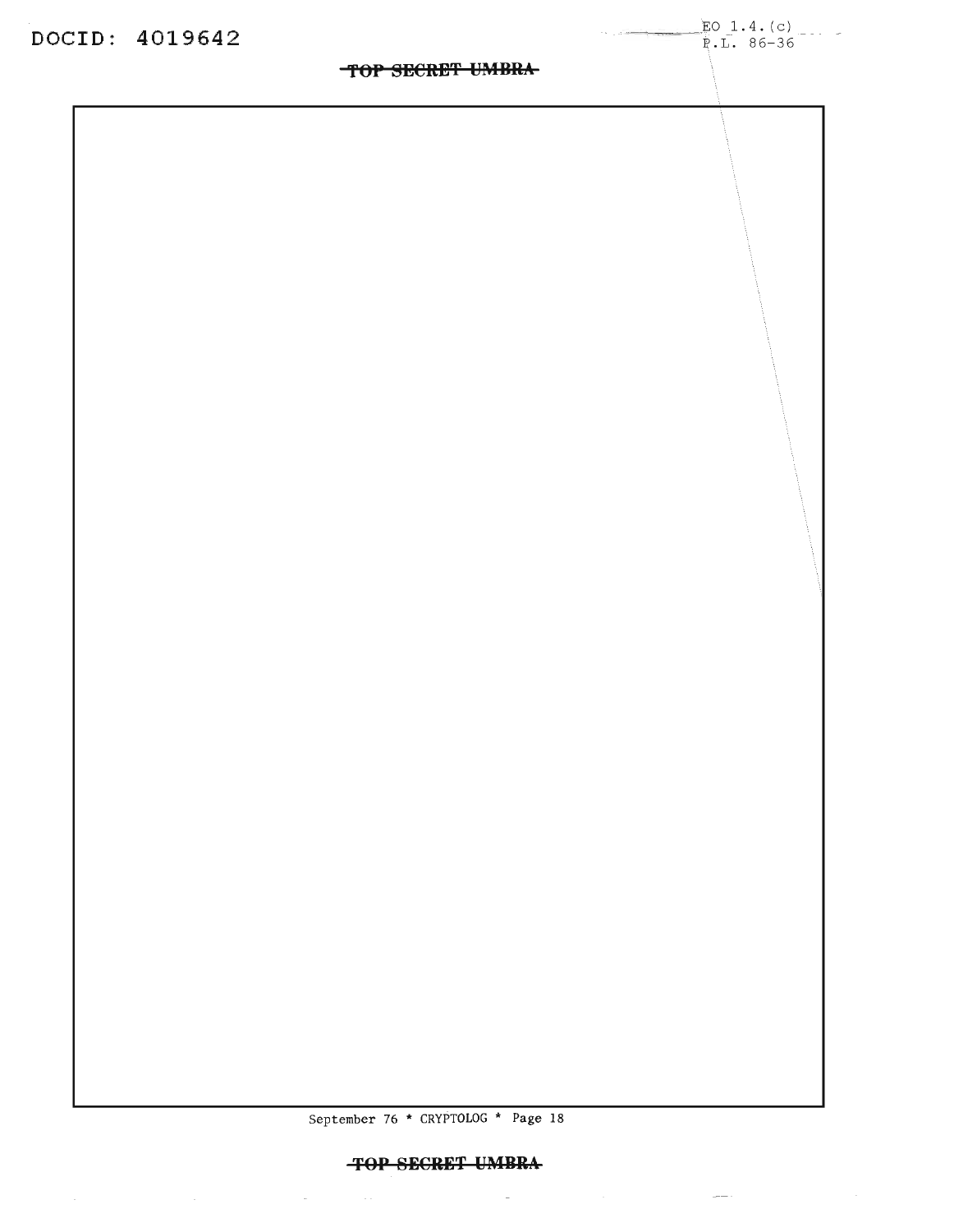$\sim 10^{-1}$ 

ţ.

ķ,

 $\hat{\mathcal{A}}$ 

 $\sim 10^{-11}$ 

### $\overline{TOP}$  **SECRET UMBRA**

 $\mathcal{L}^{\mathcal{L}}(\mathcal{L}^{\mathcal{L}})$  and  $\mathcal{L}^{\mathcal{L}}(\mathcal{L}^{\mathcal{L}})$  and  $\mathcal{L}^{\mathcal{L}}(\mathcal{L}^{\mathcal{L}})$ 

 $EO 1.4. (c)$ P.L. 86-36

 $\frac{1}{\sqrt{2\pi}\sqrt{2\pi}t}$  , where  $\frac{1}{\sqrt{2\pi}\sqrt{2\pi}t}$  ,  $\frac{1}{\sqrt{2\pi}\sqrt{2\pi}t}$  ,  $\frac{1}{\sqrt{2\pi}\sqrt{2\pi}t}$  ,  $\frac{1}{\sqrt{2\pi}\sqrt{2\pi}t}$ 

September 76 \* CRYPTOLOG \* Page 19

 $\hat{r}$  , and  $\hat{r}$  , where  $\hat{r}$  is the first

**TOP SECRET UMBRA**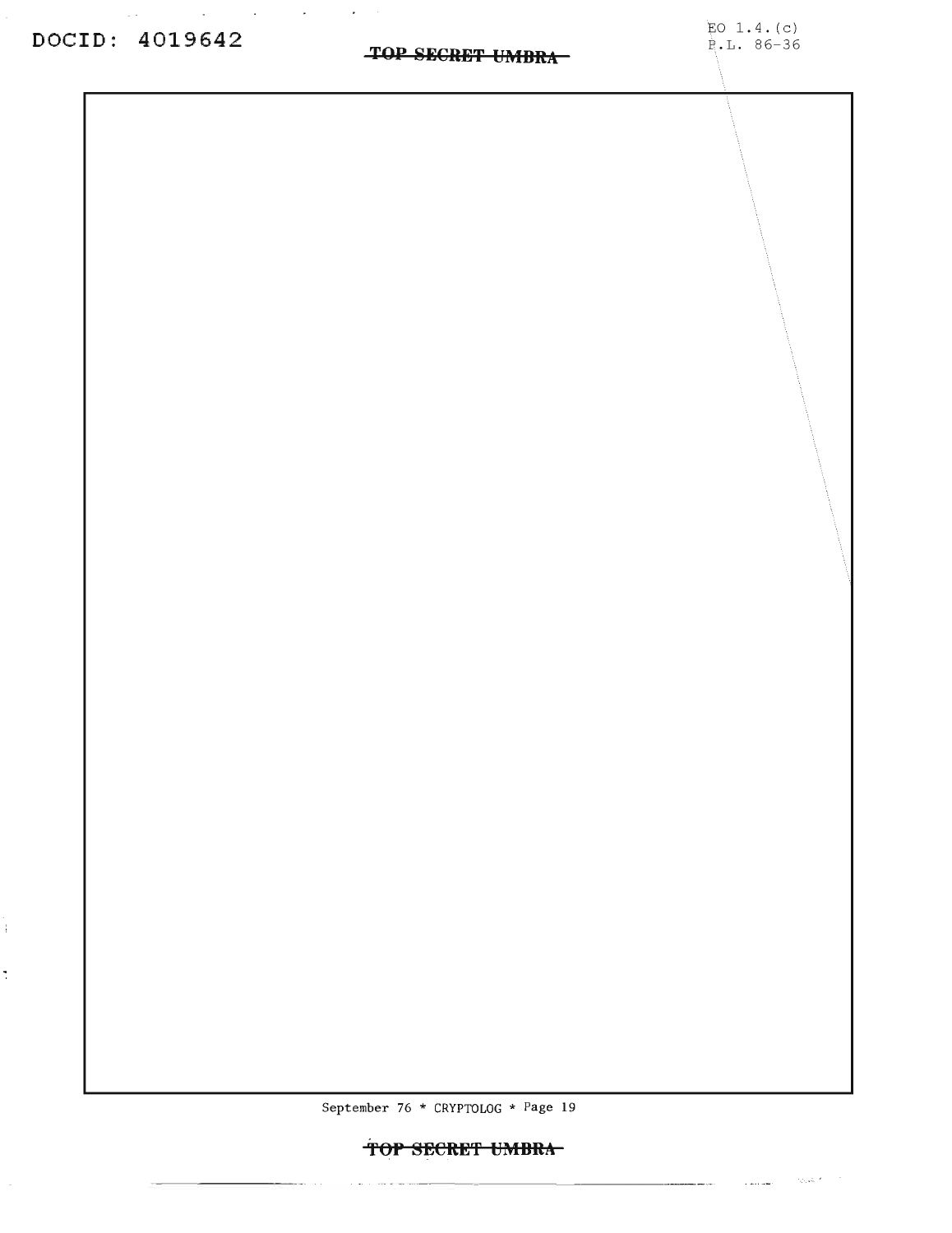

### Language in the News

After 30  $\frac{1}{2}$  years of stationing troops in West Germany, the U.S. Army has finally begun to teach its soldiers German. It is the pet project of Gen. George S. Blanchard, once an out-<br>standing West Point fullback.

Beginning July 2, all new batallion, brigade and division commanders will take 120 hours of German before they assume their positions in Germany.

"A knowledge of German," Blanchard explains, "is essential in attaining better private and professional relations between Germans and Americans. It is also extremely useful for the combined operations of American and German units... Moreover. I've

<u> Manaman Manaman Manaman Manaman Ma</u>

never seen an unhappy GI in Germany who had found and made a good German friend. What better way to make a friend than to speak the same language?"

a ka wakazi wakazi wa wakazi wa wakazi wa wakazi wa wakazi wa wakazi wa wakazi wa wakazi wa wakazi wa wakazi w

Blanchard believes that because of changing times. the devaluation of the dollar, and other influences, too many GI's in Germany have been isolating themselves by remaining on U.S. bases. He wants them to get out and mingle with the German population. He realizes too, that in the past 30 years the German people have changed markedly and now expect more of the Americans living among them...at least a minimal knowledge of the host language.

#### **Fewer Linguists**

Only 10% of the universities and colleges in this country now require one foreign language for admission.

Time was when a student had to show knowledge of two foreign languages before he or she was admitted to many accredited U.S. universities.

Since 1963 the number of undergraduate students studying foreign languages has declined steadily. Less than 20% of contemporary high school graduates know a foreign tongue.

Why the change?

,,,,,,,,,,,,,,,,,,,

One quick answer is that educators are more concerned with teaching students how to structure and write a correct sentence in English than they are in French or Spanish.

Both items taken from Parade magazine, 20 June 1976

(UNCLASSIFIED)

September 76 \* CRYPTOLOG \* Page 20

**TOP SECRET UMBRA** 

Pl-Sep 76-S3-24788